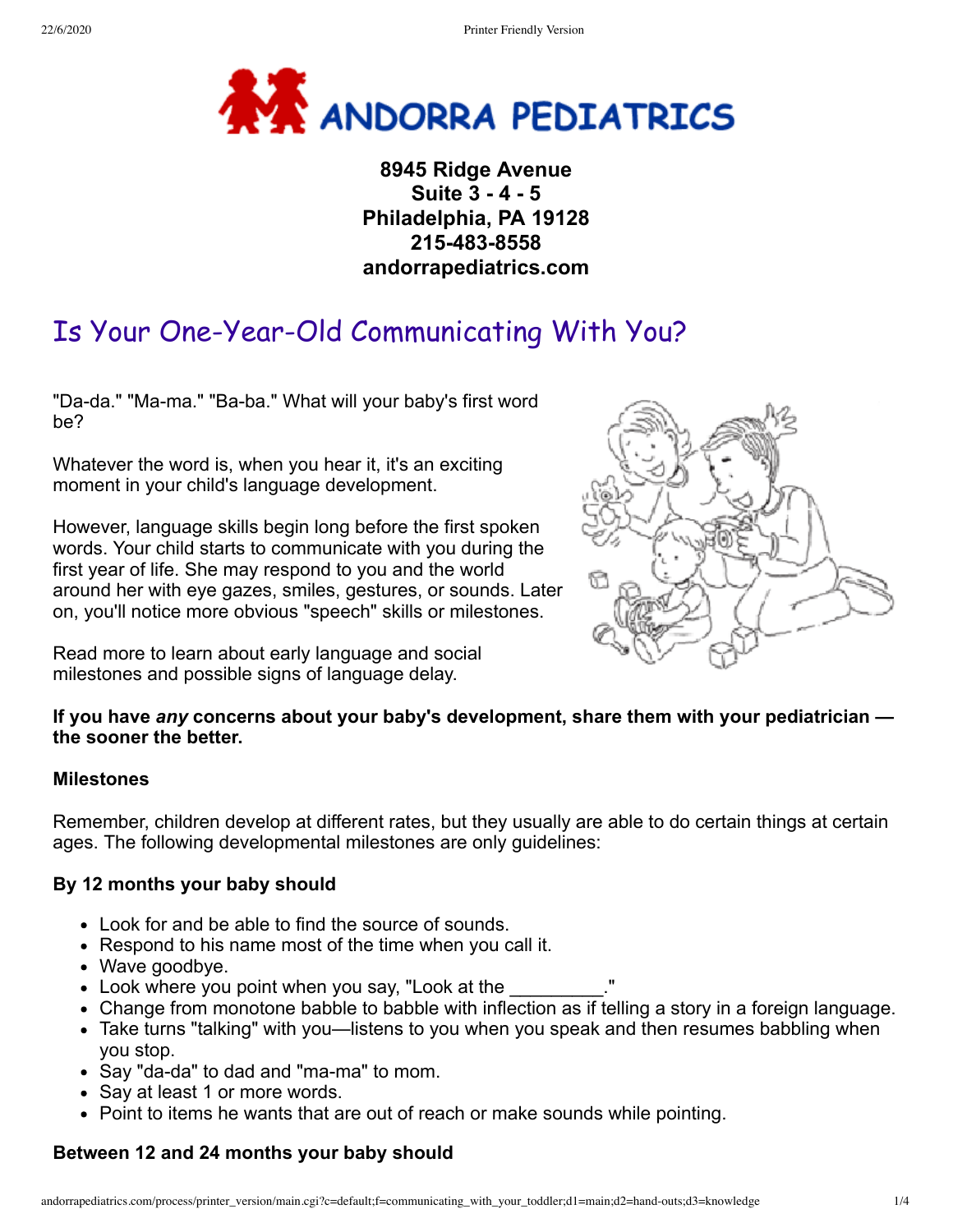- Follow simple commands with, and then later without, gestures.
- Get objects from another room when asked.
- Point to a few body parts when asked.
- Point to interesting objects or events to get you to look at them too.
- Bring things to you to "show you."
- Point to objects so you will name them.
- Name a few common objects and pictures when asked.
- Enjoy pretending (for example, has a tea party). She will use gestures and words with you or a favorite stuffed animal.
- Learn about 1 new word per week as she approaches her 2nd birthday.

#### **By 24 months your toddler should**

- Point to many body parts and common objects.
- Point to some pictures in books.
- Follow 2-step commands.
- Say about 50 to 100 words.
- Say several 2-word phrases like "daddy go," "doll mine," and "all gone."
- May say a few 3-word sentences like "I want juice" or "Me go bye-bye."
- Be understood about 50% of the time.

#### **Not typical behaviors**

Sometimes language delays are associated with behaviors that may concern you, like if your baby

- Doesn't cuddle like other babies
- Doesn't return a happy smile back to you
- Doesn't seem to notice if you are in the room
- Doesn't seem to notice certain noises (for example, seems to hear a car horn or a cat's meow but not when you call his name)
- Acts as if he is in his own world
- Prefers to play alone; seems to "tune others out"
- Doesn't seem interested in or play with toys but likes to play with objects in the house
- Shows a strange attachment to hard objects (would rather carry around a flashlight or ballpoint pen than a stuffed animal or favorite blanket)
- Can say the ABCs, numbers, or words to TV jingles but can't ask for things he wants
- Doesn't seem to have any fear
- Doesn't seem to feel pain
- Laughs for no clear reason
- Uses words or phrases that are inappropriate for the situation

#### **If your child seems delayed or shows any of the above behaviors, tell your pediatrician. Also, tell your pediatrician if your baby stops talking or doing things that he used to do.**

#### **About Developmental Language Delay**

Delays in language are the most common types of developmental delay. One in 5 children will show a developmental delay in the speech or language area. Some children will also show behavioral challenges because they are frustrated when they can't express everyday needs, desires, or interests.

Simple speech delays are sometimes temporary. They may resolve on their own or with a little extra help from family. Sometimes formal speech therapy is needed. It's important to encourage your baby to "talk" to you with gestures and/or sounds before filling a need. In some cases, your baby will need more help from a trained professional.

Sometimes delays may be a warning sign of a more serious disorder that could include a hearing loss,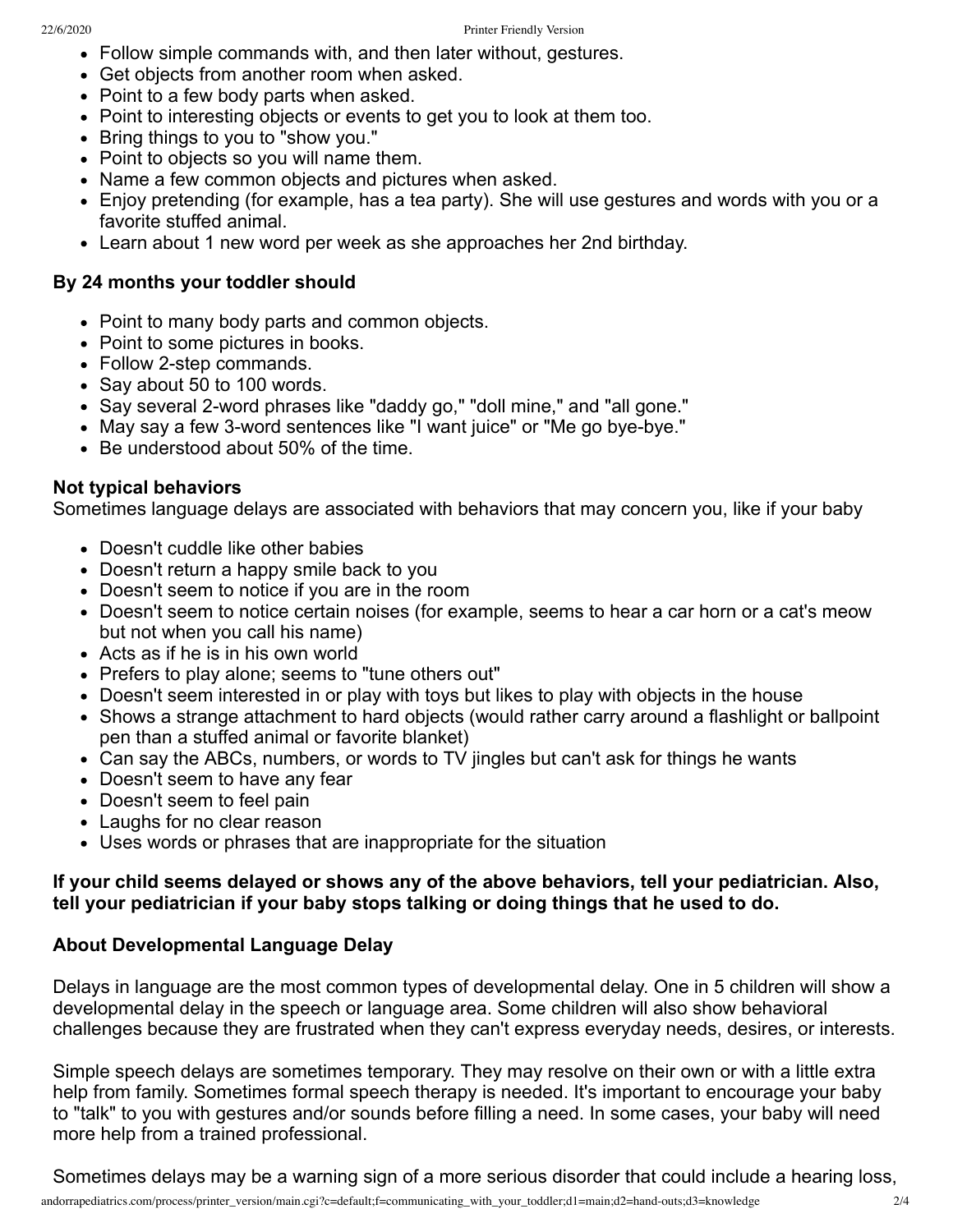global developmental delays, or autism. Delays also could be a sign of a possible learning problem you may not notice until the school years. It's important to have your child evaluated if you are concerned about your child's language development.

**What Your Pediatrician Might Do** After you share your concerns with your pediatrician, he or she may:

- Ask you some questions, or ask you to fill out a questionnaire.
- Evaluate certain aspects of your child's development by interacting with your child in various ways.
- Order a hearing test and refer you to a speech and language therapist for testing. The therapist will evaluate your child's speech (expressive language) and ability to understand speech and gestures (receptive language).

If your pediatrician doesn't seem to be concerned and instead tries to reassure you that children develop at different rates and that your child will "catch up in time," it's OK to say you are still concerned. You might also ask your pediatrician if a referral to a developmental specialist might be appropriate.

If any of the steps above lead to the conclusion that expressive language ONLY is delayed, you may be given suggestions to help your child at home. Formal speech therapy may also be recommended.

If *BOTH receptive and expressive* language is delayed and the hearing test is normal, your child will need further evaluation. This will determine whether the delays are due to a true communication disorder, global developmental delays, autism, or some other developmental problem.

When autism is the reason for language delays, the child will also show some or all of the above-listed behaviors. Most likely, your child will then be referred to a specialist or a team of specialists knowledgeable about autism and its many related disorders. The specialist(s) may then recommend speech therapy but also specific interventions to improve social skills, behavior, and the "desire" to communicate.

**Programs** Regardless of the cause of your child's delays, your pediatrician may refer you to a local developmental or school program that provides intervention services to children with various delays. The staff there might do an independent evaluation. You may be reassured that your child's development is, indeed, within normal limits, or the staff might feel that he would benefit from some type of intervention.

**If your child is younger than 3 years**, the referral may be to an **Early Intervention Program (EIP)** in your area. This is a federal- and state-funded program that helps children with delays or behavioral challenges. You may also contact the EIP directly.

If your child is eligible for services, a team of specialists will, with your input, develop an Individualized Family Service Plan (IFSP). This plan becomes a guide for the services that will be provided until your child turns 3 years of age. It may include parent training and support, direct therapy, respite, and special equipment. Other services may be offered if they benefit your child and/or your family. If your child needs help after 3 years of age, the EIP staff will refer your child to the local school district.

**If your child is 3 years of age or older** at the time of a concern, the referral may be to your local public school. You may also contact the local public school directly. If your child is eligible, the school district staff will, with your input, develop an **Individualized Education Plan (IEP)**. This plan provides many of the same services as the EIP but the focus is different; school services are mainly for the child. The level of services also may be different. If your child continues to need special education and services, the IEP will be reviewed and revised from time to time. The EIP should be revised to meet